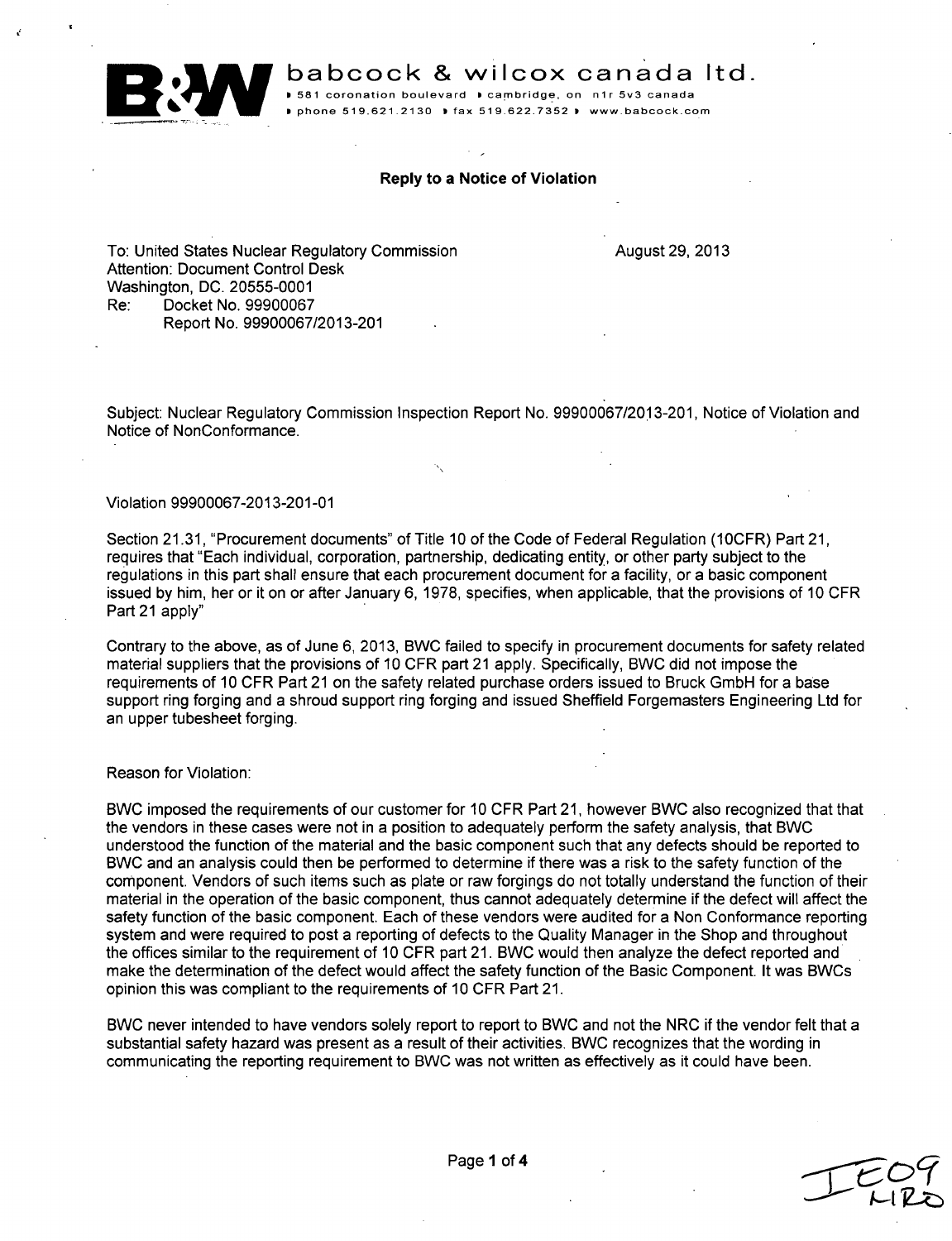## Corrective Action Steps Taken:

BWC has raised an Internal Corrective Action (CAR 9076 & 9099) which required revising the Procedures and technical documents such that it is clear that the vendors have the responsibility to perform the 10 CFR Part 21 Analysis and report to the NRC as required under the law. As well (Separate from the vendors responsibilities under Part 21) the vendor shall report all defects whether safety related or not to BWC so that BWC may perform an analysis independent to that of the vendor.

BWC has also performed a Method 1 dedication of the material received from Bruck GmbH for the base support ring and the shroud ring 'forging, this testing was performed on the archive material that BWC had requested as part of the order. The Base Support Ring and Shroud Support Ring have been successfully dedicated.

BWC has also performed a Method 2 dedication of Sheffield Forgemasters Engineering Ltd. And has dedicated the Tube sheet based on this Method 2 Survey after delivery of the component. Sheffield. Forgemasters Engineering Ltd is an ASME QSC holder, as such their program has remained consistent over the years since this purchase. The method 2 survey was completed August 22, 2013. The Tube sheet has been dedicated.

BWC has also performed an extent of condition analysis looking back 5 years, this analysis was of all purchase orders for the three current contracts in house which are for US Jurisdiction. The review included an analysis of all purchase orders for the contract clause that requested the vendor to report defects to BWC when it should have stated that the reporting shall be as required per 10 CFR Part 21, which is now reflected in the new technical requirements of all purchase orders for safety related items. BWC will dedicate all of the vendors that supplied material as described above using either method 1 or method 2 dedication depending on the circumstance.

### Preventive Action:

BWC will apply the best method of Dedication available at the time of issuance of the purchase order if the vendor is not compliant. BWC has revised the appropriate implementing procedures and Standard Technical Notes and Procurement Clauses such that the vendors are either audited to the requirements of 10 CFR 50 Appendix B, 10 CFR part 21 and fully compliant or are listed as commercial supplier and the appropriate CGD. methodology is used.

Date of Full Compliance:

BWC is presently fully compliant as of August 28, 2013.

The extent of condition is complete and the process of resolving any issues based on this extent of condition is underway.

#### NonConformance 99900067/2013-201-02

Criteria IV "Procurement Document Control" of Appendix B. "Quality Assurance Program Criteria for Nuclear Power Plants and Fuel Reprocessing Plants," to Title 10 of the Code of Federal Regulations (10CFR) Part 50, "Domestic Licensing of Production and utilization Facilities," states, in part, that "Measures shall be established to assure that applicable regulatory requirements, design bases, and other requirements which are necessary to assure adequate quality are suitably included or referenced in the documents for procurement of material, equipment, and services, whether by the applicant or by its contractors or subcontractors."

BWC's supplement to its Quality Assurance Manual, "General QA Program Supplement for 10 CFR50 Appendix B and 1OCFR21 Requirements," Revision 11, dated November 1,2011, states, in part, that "if an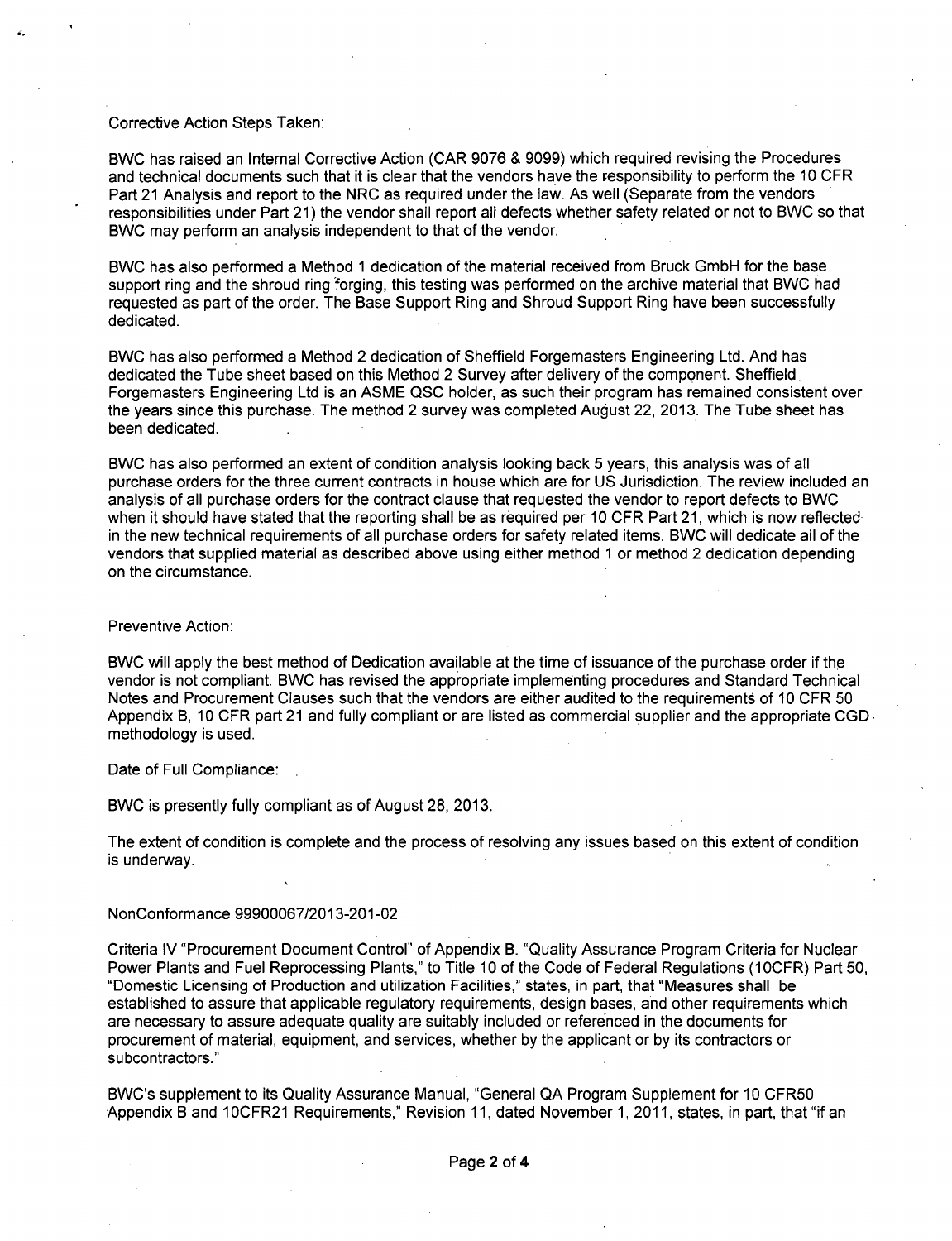item being procured includes both Code and non-Code Safety Related parts, the procurement documents shall include the requirements for both [the American Society of Mechanical Engineers (ASME) Boiler & Pressure Vessel (B&PV)] Code Section III (NCA-4000 or NCA 3800) and 1OCFR50 Appendix B quality programs."

Contrary to the above, as of June 6, 2013, BWC failed to include the applicable regulatory requirements in procurement documents that are necessary to ensure that adequate quality is suitably included or referenced. Specifically, BWC did not impose the requirements of Appendix B to 10 CFR Part 50 in its ASME B&PV Code and non-Code safety related Purchase Orders (POs) For example, the NRC inspection team identified four vendors for where the POs did not include the requirements of Appendix B to 10 CFR Part 50: Valinox Nucleaire SA for tube plug material; Nova Machine Products for base support platform component; Fin-Tech for electro-polishing services; Patriot Forge for a main feedwater header inspection plug bar; and Industeel Belgium for upper shroud support components. Reason for NonConformance:

BWC was under the belief that including the requirements of an ASME program was equivalent to 10 CFR 50 Appendix B requirements, with that stating both was not necessary on the purchase order based on our interpretation of the NRC position stated in IN86-21. The requirement in the BWC Supplement QA Manual noted in the NRC Nonconformance refers to a special case where an item being procured includes both ASME Code and non-Code safety related components.

## Corrective Action Steps Taken:

BWC has raised Corrective Actions (CAR 9085 & 9110) were raised resulting in revision to the implementing procedures to include the requirement of both Quality Assurance standards being stated on the purchase orders.

### Preventive Actions Taken:

Revised Enginineering Operating Procedure (EOP) 003. The revisions to EOP 003 includes specific wording to ensure the flow down of all customer requirements onto procurement documents. The procedures have been revised and the training of all individuals with the procedure on their training matrix has been completed. The new procedure is currently fully implemented.

## NonConformance 99900067/2013-201-03

Criterion VII "Control of Purchased Material, Equipment, and Services," of Appendix B to 10 CFR Part 50, states in part, that "Measures shall be established to assure that purchased material, equipment, and services, whether purchased directly or through contractors and subcontractors, conform to the procurement documents. These measures shall include provisions, as appropriate, for source evaluation and selection, objective evidence of quality furnished by the contractor or subcontractor, inspection at the contractor or subcontractor source, and examination of products upon delivery. The effectiveness of the control of quality by contractors and subcontractors shall be assessed by the applicant or designee at intervals consistent with the importance, complexity, and quantity of the product services.

Subsection NCA-3842.2, "Evaluation of the Qualified Material Organization's Program by Certified Material Organizations or Certificate Holders," of the ASME B&PV Code Section III, states, in part, that "Evaluation of a Material Organization's Quality System Program by parties other than the Society, as provided by NCA-3820(b), shall be performed in accordance with the requirements of (a) through (i) below. [ **..... ]** (a) the Quality System Program shall be surveyed, accepted, and audited by the party performing the evaluation on the basis of its compliance with the applicable material requirements of this section and the requirements of NCA-3850."